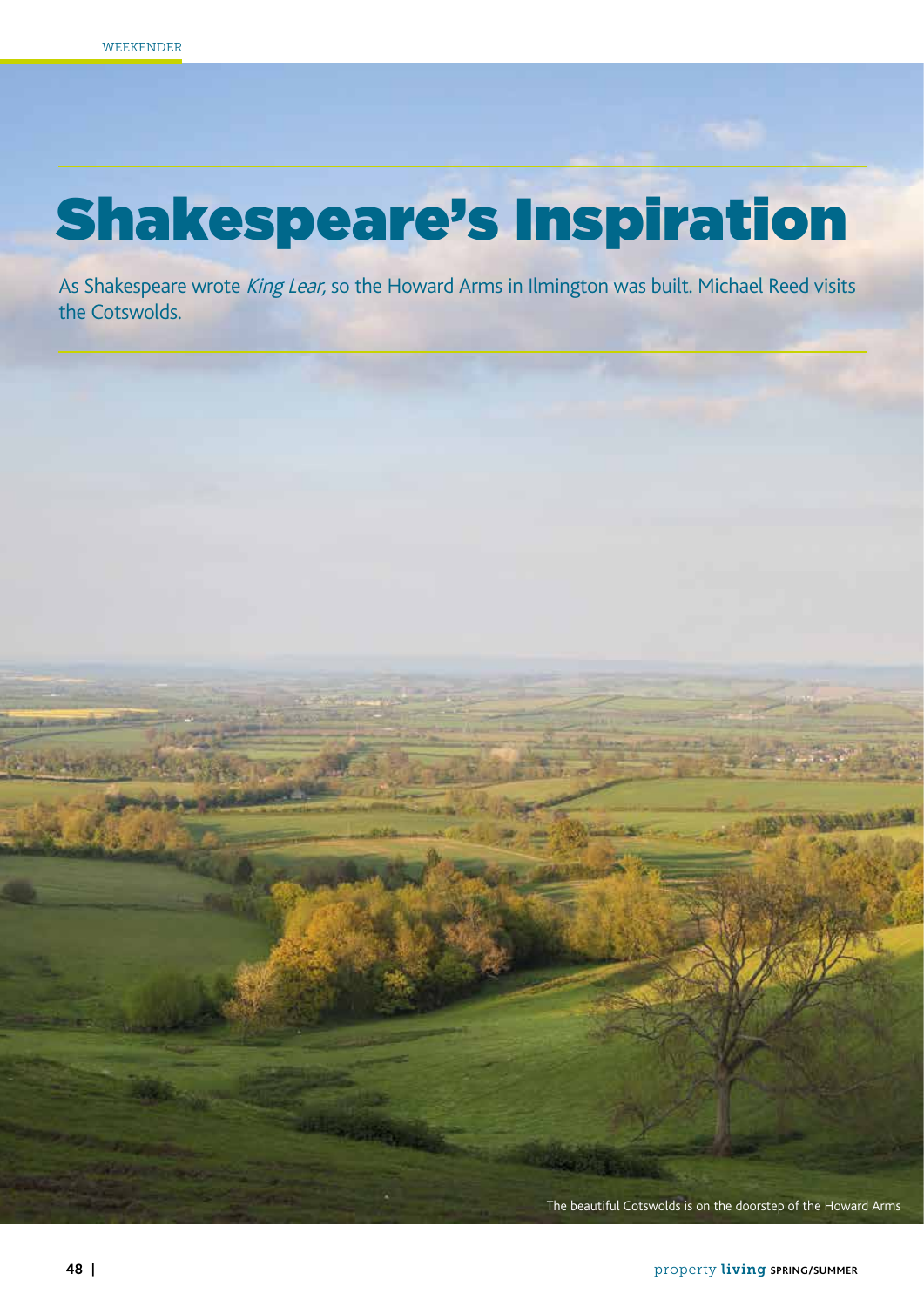

The Howard Arms, Ilmington, holds steadfast like a bright light at the end of a tunnel of winter gloom, as I drive through Surrey under a sky that looks like the mother of a wet weekend. I muse that William Turner might have grabbed his easel, brushes and paints and created a masterpiece, which would now fetch a king's ransom. Perspective over tunnel vision, I remind myself, just avoiding an imperious pheasant as he struts to the other side of the road.

I look forward to marrying my new inner peace, courtesy of the happy fowl, to the Howard Arms' distant glow, now anchored steadfast in my mind as a welcome sanctuary for the night. I stable my Honda at the old Cotswolds coaching inn, noting that the Howard Arms carries a torch for pubs everywhere.

Former Brewer and owner Mr Flower keeps an eye on things, after his sign was dug from obscurity during renovations whose sympathetic yet vibrant design was orchestrated by the wives of two of the major shareholders, both local farmers.

Under his beady eye, I choose a starter which leaps off the page like a shoal of mackerel evading a predator, only to end up in a delicate pie on my plate. It yields to my knife, emitting a fresh zesty fragrance, the smoky mackerel, spinach, ratte salad, horseradish and chive mayonnaise elevating my palate.

This is followed by roast pork fillet in Parma ham with sharp cherry apples that has my taste buds jumping like novice Morris dancers.

## A My night is complete with a dance at the Pittville Pump Rooms in Cheltenham and on returning over Dover Hill, I am lucky enough to avoid a herd of rabbits and a fox.

Greeted by Rob, the General Manager, who uncomplainingly carries my heavy bag up to The Summer Room, one of eight, I am as happy now as my pheasant friend. Lemon yellow stripes are dashed here and there amongst a crèche of cushions and on a sumptuous bed, all enveloped by soft dove grey walls, providing a zing that matches the Temple Spas' jojoba, orange, wild mint and grapefruit soaps and gels in the bathroom. Toes toasted by underfloor bathroom heating, I head to the bar, where the quirky decorative tang defining the bedrooms also runs through the flagstone watering holes. They boast a couple of magnificent fireplaces, lit most of the year round, and eggshell sea blue walls hold up the ceiling, through which oaken beams run like the keels of an ancient craft.

The sticky toffee pudding with butterscotch sauce is the perfect finale by AA-Rosette-winning Chef Gareth Rufus, awarded along with Five Stars after a surprise visit, two days after the re-launch in Feb 2016.

My night is complete with a dance at the Pittville Pump Rooms in Cheltenham and on returning over Dover Hill, I am lucky enough to avoid a herd of rabbits and a fox. I also see the demise of an asteroid burning crayon thick across Turner's sky.

I devour my breakfast porridge drizzled with local honey as politely as possible, unlike the voracious wind and rain that gnaw at the honeyed